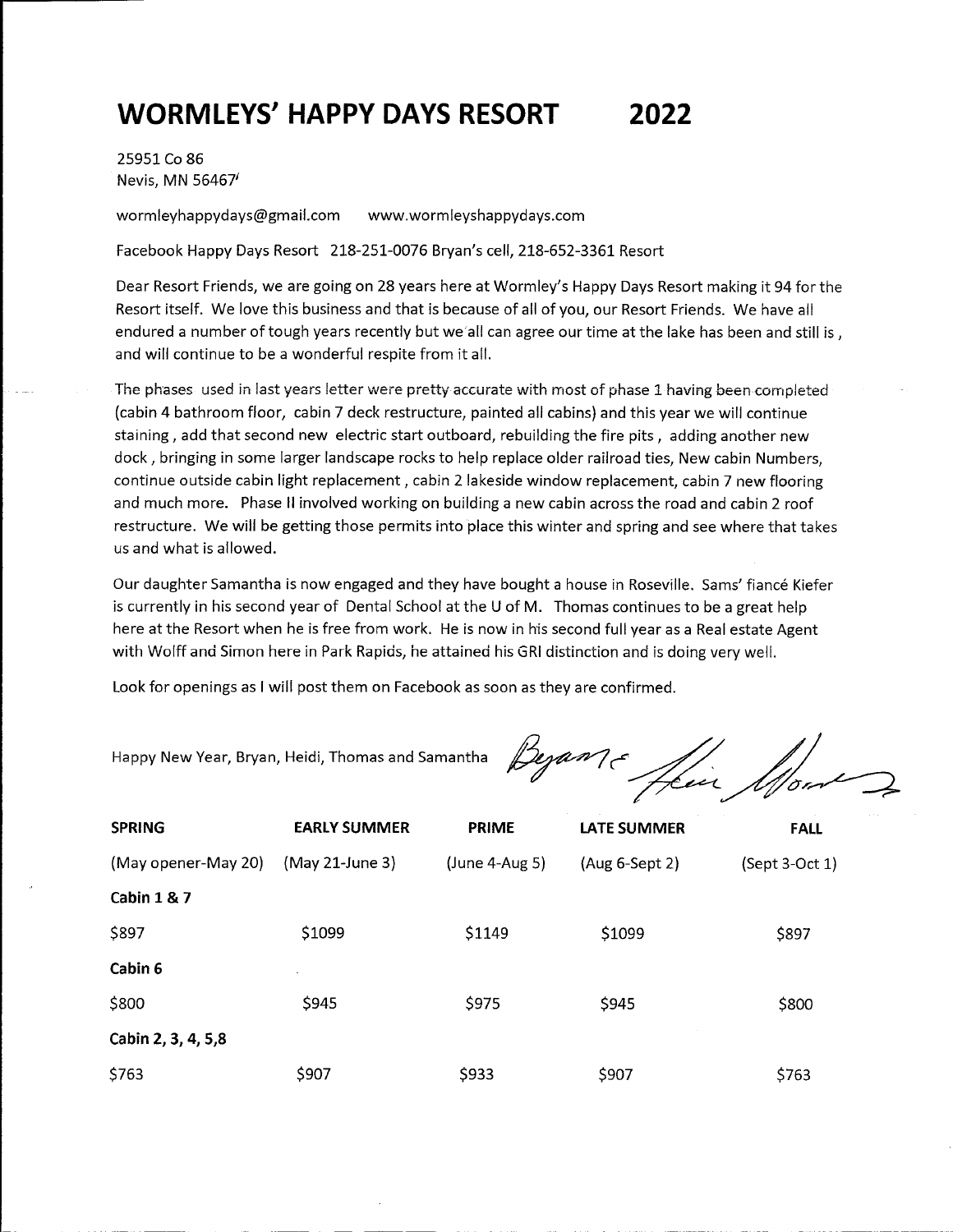## **Campground:** Tent without electric (remote site) \$30/day, \$150/wk

Tent site with electric (established not remote) \$35/day, \$175/wk

RV electric /water \$50/day, \$225

RV electric/ water/sewer (full hook up) \$55/day, \$250/wk

## **Boats and Motors:**

Electric trolling motor \$SO/wk, \$15/day

9.9 Manual (4 stroke) Mere \$145/wk, \$SO/day

15hp Elec start (4 stroke) Mere \$185/wk, \$65/day

Pontoon 25hp twenty foot Palm Beach \$399/wk, \$80/day, \$30/hour (2 hour min)

Pontoon 40hp twenty foot Tracker \$449/wk, \$90/day, \$40/hour (2 hour min)

16' Northwoods fishing boat (flat carpeted floor, trolling motor, 25 hp Elec start, depth finder, seats, live well) \$75/day, \$350/wk

Extra Boat \$85/wk, \$25/day

2<sup>nd</sup> Boat Space \$50/wk, \$10/day (1 boat space included per cabin)

**Pet Fee** \$95/wk, \$25/day

\*\*\*\*All prices are before Taxes are applied\*\*\*

Spring and Fall special=May 7-20, Sept 3-Oct 1 \$100 off a week's rental-OR-3 nights for the price of 2------OR----Return Special=After booking and completing a week stay at Happy Days during the 2021 season, Book a second full week at least 7 days following the conclusion of your first stay and receive \$200 off of that second weeks rental (only one special can be used at a time)

\*\*\*\*\*\*\*\*\*\*\*\*\*\*\*DEPOSITS ARE DUE FEBRUARY 21, 2022 (\$100/CABIN/WK)\*\*\*\*\*\*\*\*\*\*\*\*\*\*\*\*

Bryans ceii (text is best) 218-251-0076

Resort Email, wormleyhappydays@gmail.com